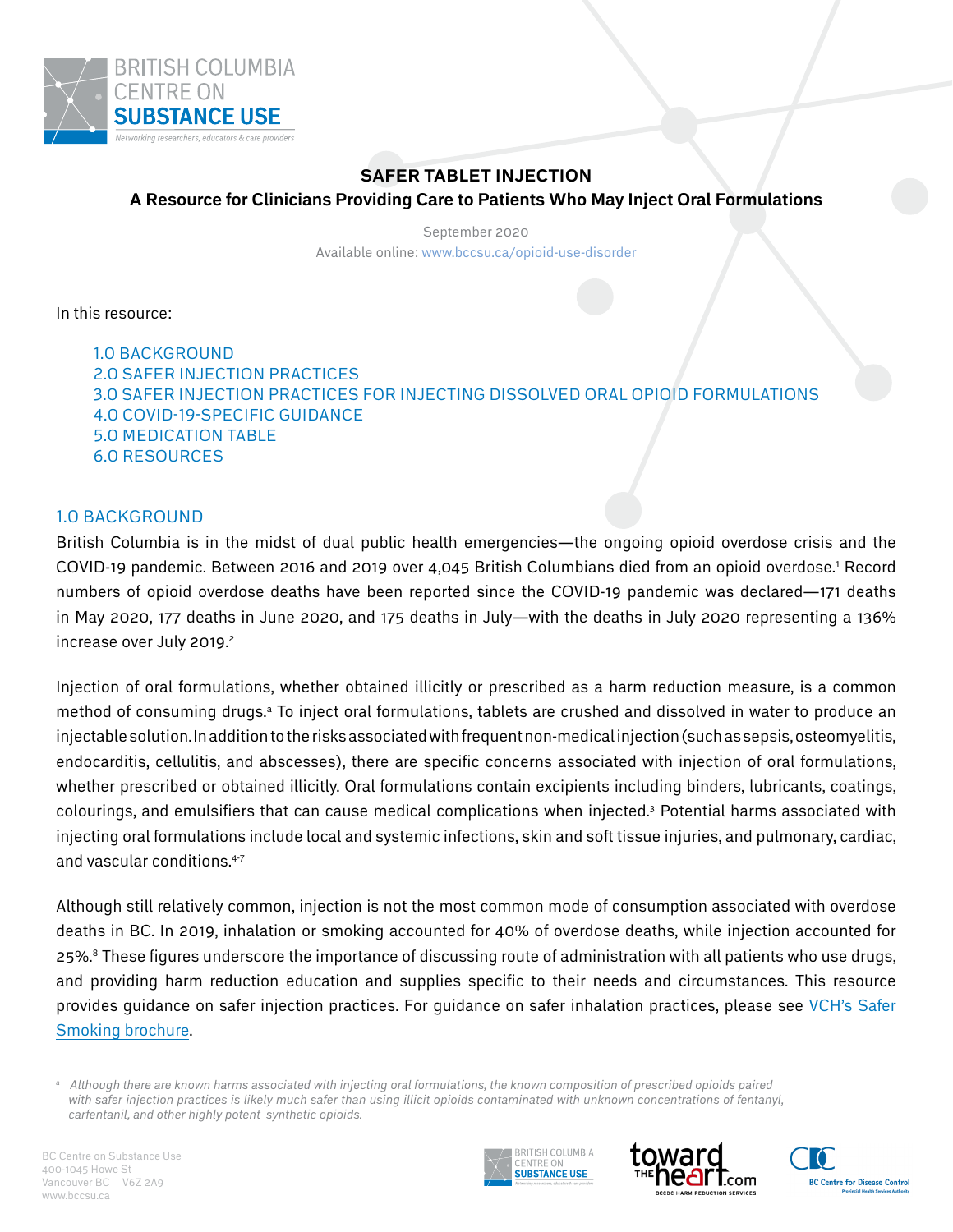# <span id="page-1-0"></span>2.0 SAFER INJECTION PRACTICES

In addition to discussing treatment and recovery options where appropriate, clinicians should have respectful, nonjudgmental conversations with their patients about their drug use patterns, including route of administration, and harm reduction practices. Patients who are abstinent from substance use (e.g., in long-term, abstinence-based recovery) should be offered the opportunity to receive harm reduction information. When discussing sensitive topics, asking permission and normalizing questions may help reduce patient experiences of stigmatization, for example, *"Would it be alright to talk about harm reduction and safer injection practices? I talk to all of my patients about substance use and harm reduction."* 

Clinicians should provide harm reduction information on safer injecting practices for all patients who inject drugs, and should discuss the risks of injecting oral formulations with those patients who are prescribed oral formulations that may be injected as well as patients who inject illicit street drugs.

### **Ask the patient how they consume drugs, including route of administration and if they selfinject or if someone else injects for them**

- Ingestion, inhalation, $^{\rm b}$  insufflation, and injection (including intravenous, intramuscular, and subcutaneous) require different harm reduction strategies.
- If prescribing opioids as a harm reduction measure, consider route of administration when prescribing (e.g., prescribe an immediate-release tablet with fewer excipients for patients planning to inject oral formulations).
- If the patient is being injected by a friend or partner, sterile injection equipment should be used for each injection.
- Discuss the increased risk of overdose when using multiple CNS depressants (e.g., opioids and alcohol or benzodiazepines).

### **Advise patient not to use alone**

- Using opioids alone increases the risk of opioid overdose death.<sup>9</sup>
- • Discuss the risks of using alone and work with each patient to determine ways to reduce risk. These could include:
	- • Having a friend or acquaintance with them (i.e., buddying up). If someone else can not be physically present while they are using, recommend they:
		- Have a friend or support person on the phone who can call 911 if they become unresponsive.
		- Request staff (e.g., in supportive recovery, front desk staff) or a neighbor check in, if the patient feels safe to do so.
	- • Staggering drug use (i.e., one person uses at a time) if using with a friend to ensure one person is always able to respond to an overdose.
	- $\bullet$  Visiting an overdose prevention or supervised consumption service $\degree$ ; using drug checking services for illicitly obtained substances, where available.
	- Using an overdose prevention app, such as [Lifeguard](https://lifeguarddh.com/), which is activated by the patient before injecting drugs and alerts 911 of a potential overdose if the patient does not respond to an alarm after 75 seconds.
- Overdose prevention and supervised consumption service locations and locations that provide harm reduction services and supplies,including filters, can be found at [Toward the Heart.](https://towardtheheart.com/site-finder)

*b Guidance on safer inhalation practices can be found on [Toward the Heart](https://towardtheheart.com/safer-use).*

*c Staff at overdose prevention and supervised consumption sites may be able to provide assistance and education on safer injection techniques.*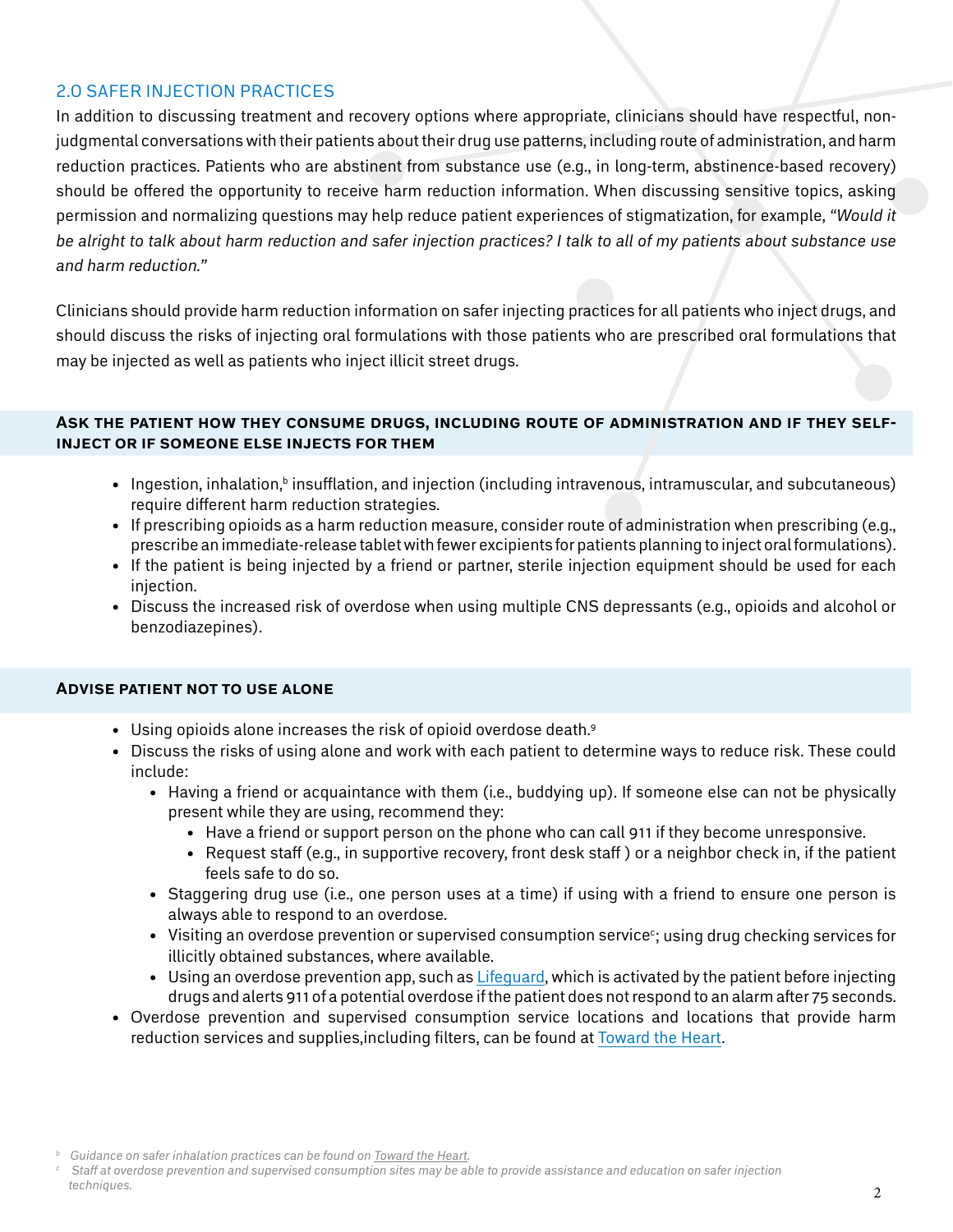### **Provide education on safer injection techniques**

- Safer injection techniques help to ensure patients avoid missing the vein, which can lead to soft tissue infection and arterial damage, and reduce multiple injection attempts. More information on safer injection techniques can be found here.
	- Advise patients to clean their injection site with an acohol swab before injecting.
	- Tie a tourniquette using a quick release.
	- Insert the needle with the bevel up at a 30 degree angle to their head.
	- Flag the needle (i.e., push needle in and pull back on plunger until they can see blood on the needle).
	- • Loosen the tie on the tourniquette.
	- Inject drugs slowly.
	- Pull the needle out, clean hands, and apply pressure to the injection site.
	- Safely dispose of injection equipment.

## **Provide education on the safest parts of the body for injection**

- The safest areas of the body to inject are the lower arms. If the patient prefers to inject elsewhere, the lower legs and hands are also lower risk.
- • Some people who use drugs may want to ensure that injection marks are not visible (e.g., work in a building that requires abstinence from drug use or need discretion at work).
- Injecting into the head and neck, wrist, and groin and genital areas carries severe risks of harm (e.g., injecting into an artery, sepsis, endocarditis).<sup>10,11</sup> Injecting into these areas should be done with extreme caution.<sup>10</sup>
- Subcutaneous and intramuscular injection reduce the risk of vein damage compared to intravenous injection, but increase the risk of soft-tissue infection.12 Subcutaneous and intramuscular injection will also result in slower absorption of drugs and different drug effects as compared to intravenous injection.<sup>d</sup>

### **Advise patient to use new, sterile equipment with each injection**

- The use of non-sterile equipment has been associated with an increase in the risk of bloodborne infections such as HIV and hepatitis C<sup>10</sup> and bacterial infections that lead to skin abscesses, cellulitis, and endocarditis among people who inject drugs.<sup>13</sup>
	- In particular, reuse of the residue left over in a cooker may increase the risk of infective endocarditis.<sup>14</sup>
	- Residue that is left over in a cooker should be heated with a lighter for approximately 10 seconds or until the residue bubbles (i.e., "cook your wash") to reduce the amount of HIV present in the residue.<sup>15</sup>
	- Sharing or exchanging "washes" can counter the effects of using sterile supplies to prepare drugs for injection and increase the risk of spread of blood-borne pathogens.16
- Any equipment that is not sterile or is being reused (e.g., lighter, pill crusher) should be washed or disinfected (e.g., with an alcohol swab, letting it dry completely) and a clean surface should be used to prepare drugs, when possible.
	- Pathogens such as HIV and hepatitis C can survive outside the human body on equipment and surfaces for days to weeks.17-19 Washing or disinfecting surfaces and equipment that is being reused reduces the risk of transmission of these pathogens.

# **Provide education on the importance of hand hygiene**

- Hand hygiene practices should be followed to reduce the risk of transmitting viruses, bacteria, or other microorganisms that may cause infection if they enter the body.
- Patients should wash their hands and disinfect the area of their body they will use for injection to help prevent microorganisms present on the skin from entering the body via the needle puncture and causing infection.<sup>20</sup>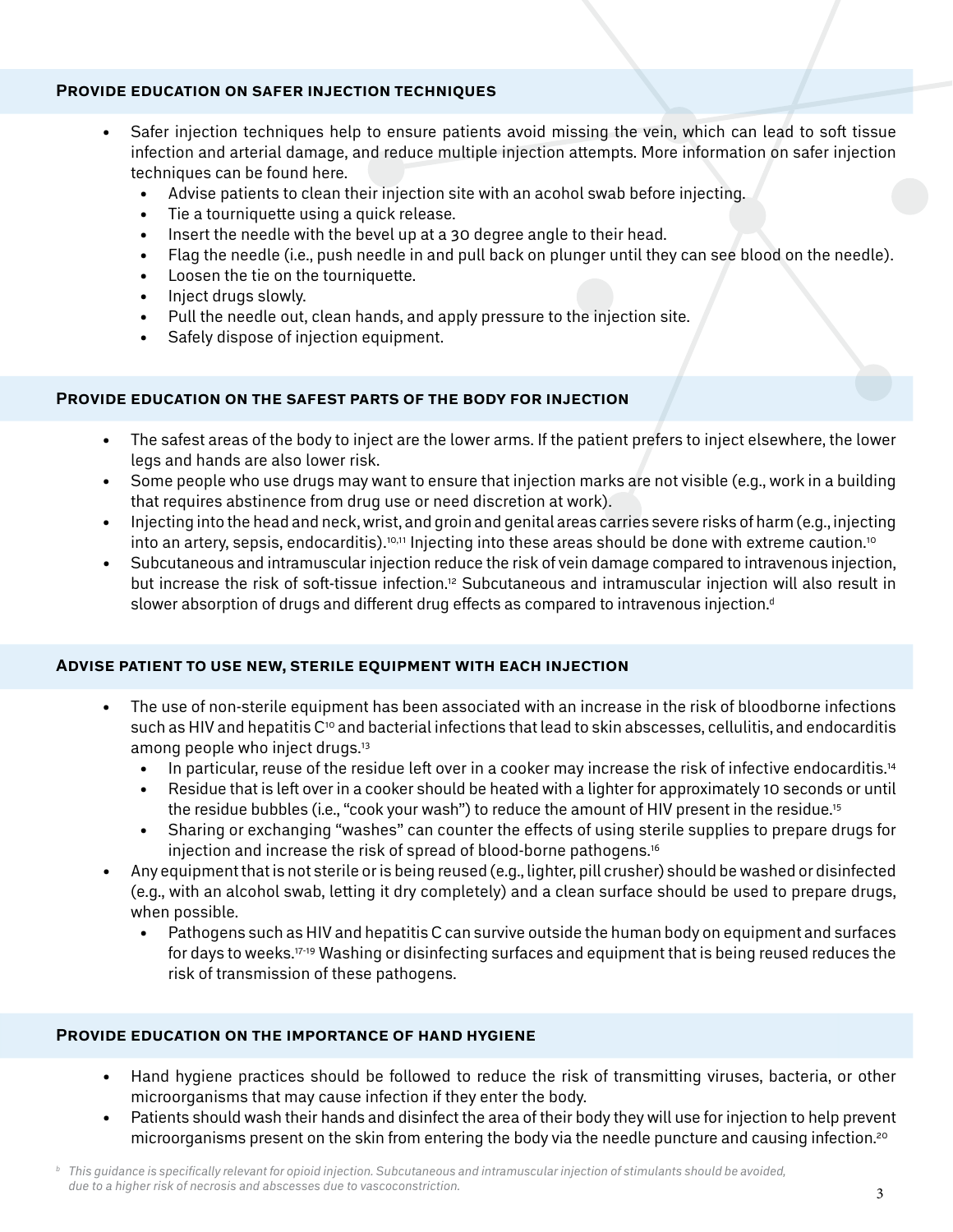## <span id="page-3-0"></span>3.0 Safer Injection Practices for Injecting Dissolved Oral Opioid Formulations

Clinicians should discuss the specific harms associated with injection of dissolved oral formulations, whether prescribed or obtained illicitly. Oral formulations contain excipients including binders, lubricants, coatings, colourings, and emulsifiers that can cause medical complications.<sup>3-7</sup>

Harms associated with injecting oral formulations can include:

- • Local and systemic infection
- Skin and soft tissue injury
- • Pulmonary, cardiac, and vascular conditions

Clinicians should discuss with their patients how harm reduction strategies specific to injecting oral formulations, such as cooking techniques and filtering, can be used in conjunction with other harm reduction practices (e.g., sterile needle and syringe, sterile water, alcohol swabs) to reduce the risks associated with injecting oral formulations.

# **Provide information on commonly used techniques to prepare oral formulations**

• Two commonly used techniques, hot and cold cooking, have different safety profiles and risks for the patient:

| <b>Technique</b>    | <b>Benefits</b>                                                                     | <b>Risks</b>                                                                                                                                   |  |  |
|---------------------|-------------------------------------------------------------------------------------|------------------------------------------------------------------------------------------------------------------------------------------------|--|--|
| <b>Hot Cooking</b>  | Kills some bacteria and viruses                                                     | Causes some excipients in oral<br>formulations to melt (e.g., wax), which<br>can be more difficult to inject and can<br>cause harm if injected |  |  |
| <b>Cold Cooking</b> | Does not melt excipients in oral<br>formulations, reducing the risk<br>of injecting | Does not kill bacteria or viruses that may<br>be present                                                                                       |  |  |

• While neither hot nor cold cooking consistently produces higher recovery of the active ingredient in oral formulations, the BC Centre for Disease Control (BCCDC) recommends cold cooking. More information on both hot and cold cooking techniques can be found in the [medication table below](#page-5-1) and on the BCCDC [website.](https://towardtheheart.com/assets/uploads/1600184036wzIZbQXLPMjrQlsrC5w9bQ78mv6LJxu0KhTfsMr.pdf)

### **Provide information on syringe filters, which are recommended when oral formulations are prepared and injected**

- Harm reduction filters (e.g., sterile cotton and/or Sterifilts<sup>e</sup>) should be used when available and instead of cigarette filters or other makeshift filters.
	- Makeshift filters are not sterile and are often kept for reuse.
	- Reusing filters provides an ideal environment for bacterial growth, and—if sold or exchanged—can transmit HIV, hepatitis C, hepatitis B, and other viruses.10
	- Cigarette filters may contain glass fibres that can cause harm if injected.
	- Results from a 2011 French study found that Sterifilt syringe filters are effective at filtering out large particles, which are responsible for major harm.21
- The [BCCDC](https://towardtheheart.com/assets/uploads/1600371638XIXvT5C87rYowHCsDQM82qRGPDeGWfyt8MVElcJ.pdf) recommends Sterifilt FAST (15mm) as it does not require the use of a cotton filter. Sterifilt BASIC (10mm) may also be used, but it requires the use of a cotton filter.
- The BCCDC has created an education tool for people who use drugs with information on recommended filters and instructions on how filters should be used, available [here.](https://towardtheheart.com/assets/uploads/1600371638XIXvT5C87rYowHCsDQM82qRGPDeGWfyt8MVElcJ.pdf)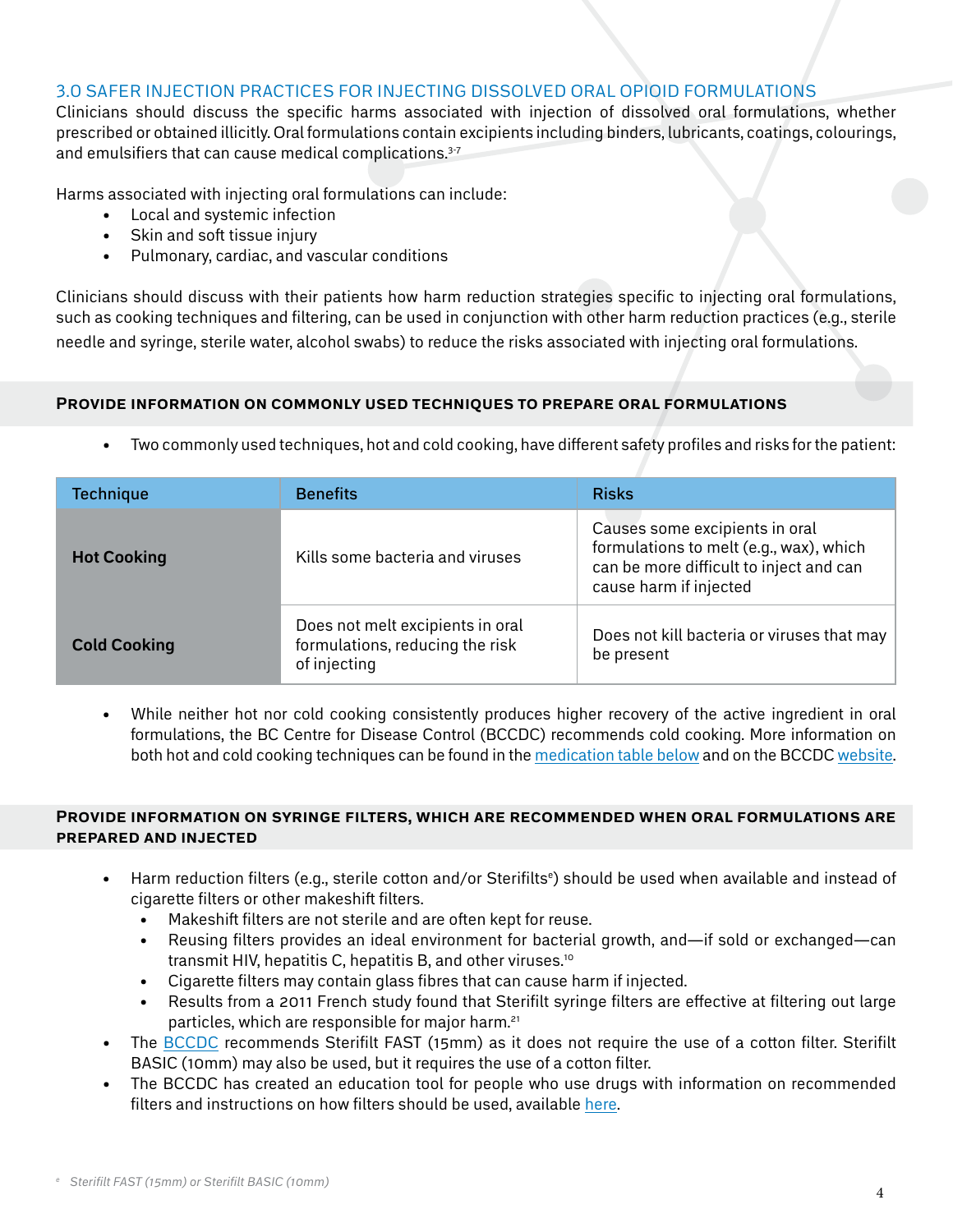#### **Ensure patients have access to a naloxone kit and have received training on how to respond to an overdose**

- Where feasible, clinicians or programs may provide naloxone kits and training directly to their patients. Otherwise, patients should be referred to local services that provide naloxone kits (e.g., community pharmacies, harm reduction sites) and naloxone training.
- Information on where naloxone kits are available to the public can be found at [Toward the Heart.](https://towardtheheart.com/)

### **Facilitate access to harm reduction supplies**

- • Clinicians should provide or refer to sites or services that can provide sterile harm reduction supplies to patients including:
	- • Cooker
	- Sterile water
	- • 15mm Sterifilt FAST
	- • 1cc syringe
	- • Alcohol swab
	- • Cotton ball or tissue (to apply pressure post-injection)
	- • Tourniquet (can be reused if not shared and does not have blood on it)
	- • Sterile ascorbic acid packets, if needed
- Information on where to access harm reduction supplies, including filters, can be found at [Toward the Heart.](https://towardtheheart.com/)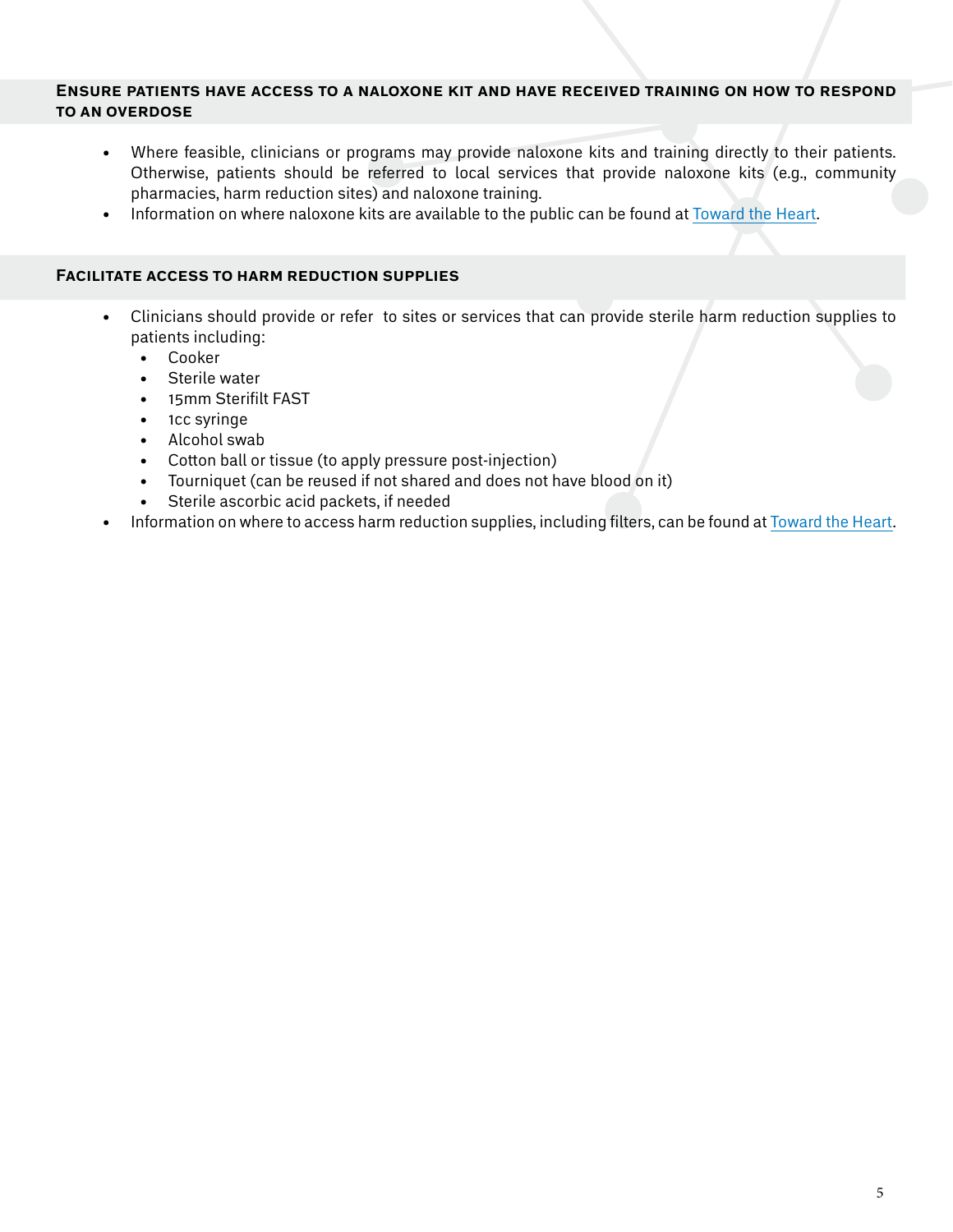## <span id="page-5-0"></span>4.0 COVID-19-specific Guidance

<span id="page-5-1"></span>Clinicians should provide information on physical distancing and hand hygiene practices during the ongoing COVID-19 pandemic. The BCCDC has information on [hand hygiene](http://www.bccdc.ca/health-info/diseases-conditions/covid-19/prevention-risks/hand-washing) practices and other information [specific to people who use](http://www.bccdc.ca/health-info/diseases-conditions/covid-19/priority-populations/people-who-use-substances) [drugs](http://www.bccdc.ca/health-info/diseases-conditions/covid-19/priority-populations/people-who-use-substances) in the context of COVID-19. The BC Centre on Substance Use released interim clinical guidance, [Risk Mitigation](https://www.bccsu.ca/covid-19/) [in the Context of Dual Public Health Emergencies](https://www.bccsu.ca/covid-19/), which provides guidance in cases where patients' risk cannot be lowered with standard evidence-based approaches, including prescribing substances to support self-isolation or physical distancing and facilitating delivery of evidence-based treatments (e.g., opioid agonist treatment). If the patient requires other forms of support during the pandemic, provide them with information about appropriate and available community services.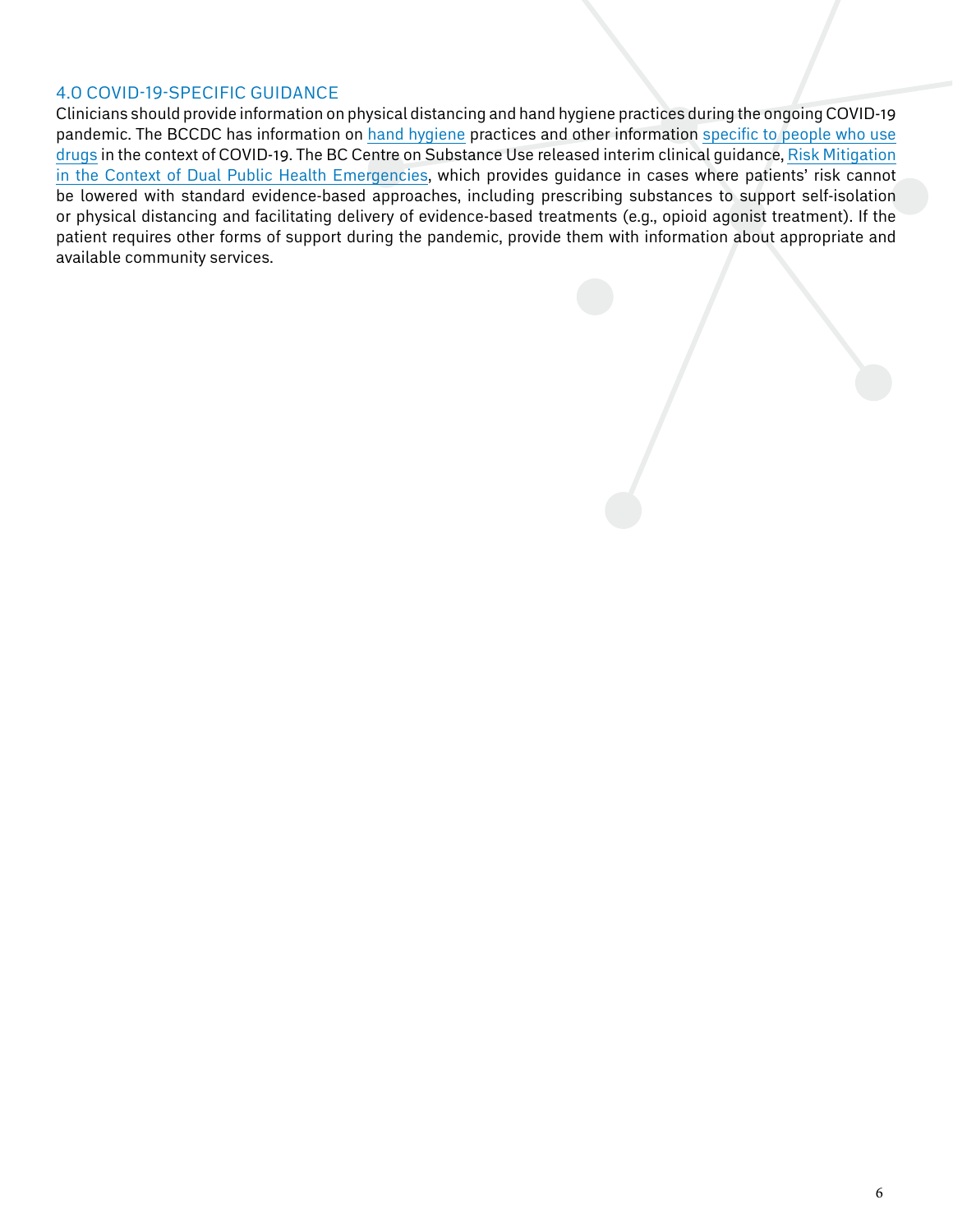# 5.0 Medication table

Some individuals may express concern that using a filter will decrease the amount of active ingredient consumed. The following table provides information on the average percentage of active ingredient present after hot and cold cooking morphine sulphate (slow- and sustained-release formulations) and hydromorphone hydrochloride (immediate- and extended-release formulations). Each formulation was filtered using sterile cotton, Sterifilt 10mm (without cotton), and Sterifilt 15mm, and then washed and filtered again. These findings come from work performed by Health Canada's Drug Analysis Services Laboratory, in partnership with the BCCDC.

| <b>Medication</b>                    | <b>Brand</b><br><b>Name</b> | <b>Strength/Dosage</b><br>Form | <b>Filter Type</b> | Hot or<br>Cold<br><b>Filtering</b> | <b>Average</b><br><b>Recovery</b><br>% - pre<br>wash | Average<br>recovery<br>%<br>-after<br>wash |
|--------------------------------------|-----------------------------|--------------------------------|--------------------|------------------------------------|------------------------------------------------------|--------------------------------------------|
| Morphine sulphate (slow-<br>release) | Kadian                      | 100mg/capsule                  | <b>COTN</b>        | Cold                               | 59.0                                                 | 100.2                                      |
|                                      |                             |                                | <b>SF10</b>        | Cold                               | 61.9                                                 | 99.5                                       |
|                                      |                             |                                | <b>SF15</b>        | Cold                               | 63.6                                                 | 92.4                                       |
|                                      |                             |                                | <b>COTN</b>        | Hot                                | 72.2                                                 | 78.8                                       |
|                                      |                             |                                | <b>SF10</b>        | Hot                                | 80.3                                                 | 84.3                                       |
|                                      |                             |                                | <b>SF15</b>        | Hot                                | 79.5                                                 | 84.3                                       |
|                                      | M-Eslon                     | 100mg/capsule                  | <b>COTN</b>        | Cold                               | 55.9                                                 | 79.7                                       |
|                                      |                             |                                | <b>SF10</b>        | Cold                               | 64.7                                                 | 87.4                                       |
|                                      |                             |                                | <b>SF15</b>        | Cold                               | 65.9                                                 | 85.4                                       |
|                                      |                             |                                | <b>COTN</b>        | Hot                                | 76.8                                                 | 88.0                                       |
|                                      |                             |                                | <b>SF10</b>        | Hot                                | 81.3                                                 | 87.2                                       |
|                                      |                             |                                | <b>SF15</b>        | Hot                                | 82.8                                                 | 90.1                                       |
| Hydromorphone                        | Dilaudid                    | 8mg/tablet                     | <b>COTN</b>        | Cold                               | 59.5                                                 | 79.0                                       |
| hydrocholoride                       |                             |                                | <b>SF10</b>        | Cold                               | 66.9                                                 | 78.4                                       |
|                                      |                             |                                | <b>SF15</b>        | Cold                               | 58.8                                                 | 83.9                                       |
|                                      |                             |                                | <b>COTN</b>        | Hot                                | 62.8                                                 | 75.4                                       |
|                                      |                             |                                | <b>SF10</b>        | Hot                                | 70.6                                                 | 69.7                                       |
|                                      |                             |                                | <b>SF15</b>        | Hot                                | 68.6                                                 | 75.5                                       |
|                                      | Generic: Apo                | 8mg/tablet                     | <b>COTN</b>        | Cold                               | 47.1                                                 | 68.3                                       |
|                                      |                             |                                | <b>SF10</b>        | Cold                               | 55.7                                                 | 63.1                                       |
|                                      |                             |                                | <b>SF15</b>        | Cold                               | 49.0                                                 | 65.3                                       |
|                                      |                             |                                | <b>COTN</b>        | Hot                                | 53.3                                                 | 57.5                                       |
|                                      |                             |                                | <b>SF10</b>        | Hot                                | 57.7                                                 | 59.4                                       |
|                                      |                             |                                | <b>SF15</b>        | Hot                                | 53.6                                                 | 60.6                                       |
|                                      | PMS (slow-<br>release)      | 8mg/tablet                     | <b>COTN</b>        | Cold                               | 79.6                                                 | 98.8                                       |
|                                      |                             |                                | <b>SF10</b>        | Cold                               | 92.6                                                 | 101.3                                      |
|                                      |                             |                                | <b>SF15</b>        | Cold                               | 84.2                                                 | 105.0                                      |
|                                      |                             |                                | <b>COTN</b>        | Hot                                | 92.5                                                 | 107.0                                      |
|                                      |                             |                                | <b>SF10</b>        | Hot                                | 104.1                                                | 109.2                                      |
|                                      |                             |                                | <b>SF15</b>        | Hot                                | 81.5                                                 | 101.9                                      |

COTN: sterile cotton filter

SF10: Sterifilt 10mm, without cotton

SF15: Sterifilt 15mm

Average recovery %: percent of active ingredient recoveredf

*f Note: There is accepted variance in the amount of active ingredient present in a tablet and variance in the weight of an average tablet, which accounts for recovery percentages above 100%.*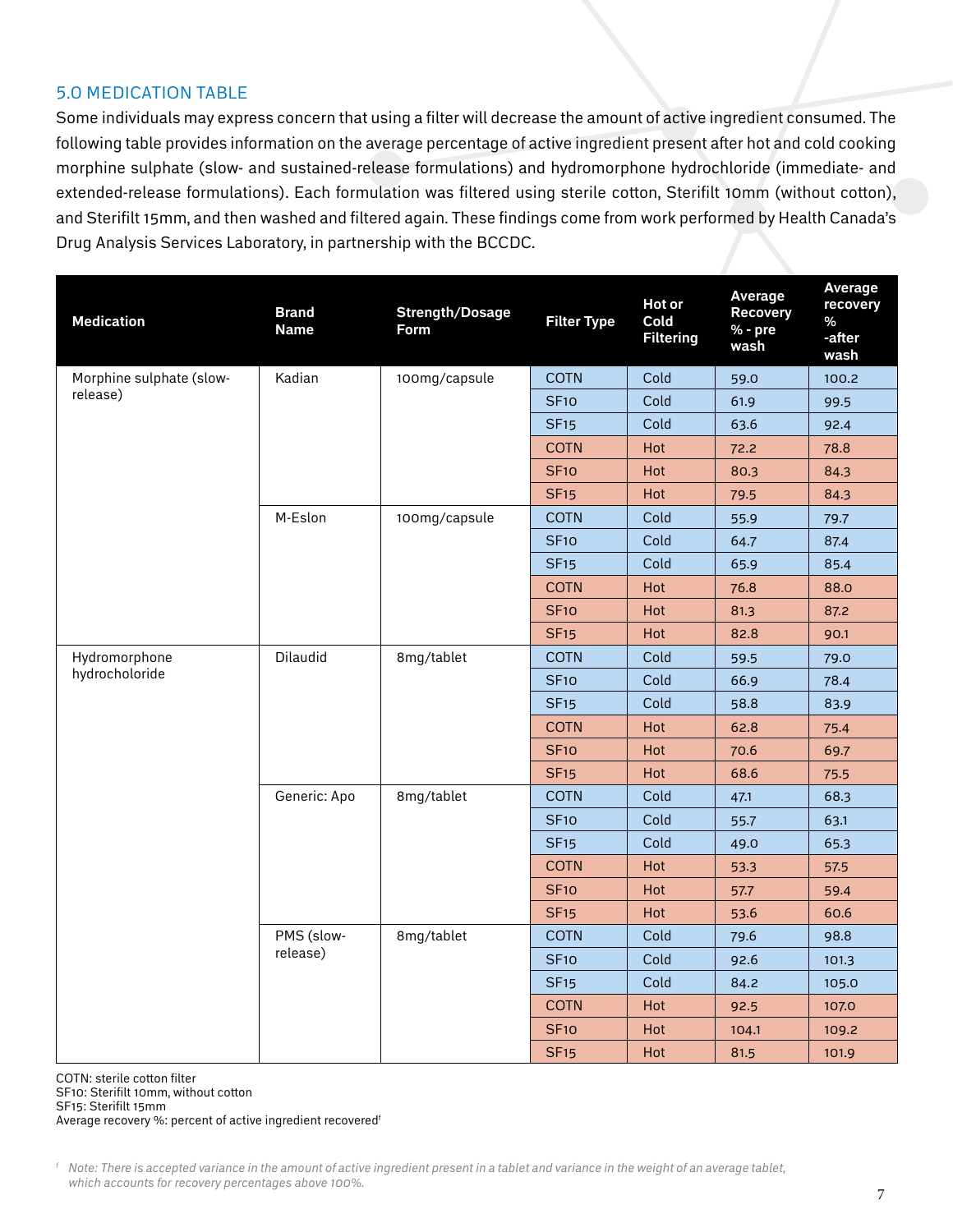No cooking technique consistently produces higher recovery of active ingredients. Hot preparation does not consistenly produce higher recovery of active ingredient, as may be expected. Of note, Kadian has a tendency to coagulate at hot temperatures and produces a lower recovery percentage compared to preparation at cold temperatures. This is possibly due to gelatin present in the Kadian forumulation forming a non-soluble complex during hot preparation. The same trend was not observed for M-Eslon. For hydromorphone hydrochloride tablets, PMS-hydrochloride (slowrelease) produced a higher recovery percentage under hot preparation, while Dilaudid and Apo-hydromorphone appeared to produce higher recovery percentage under cold preparation.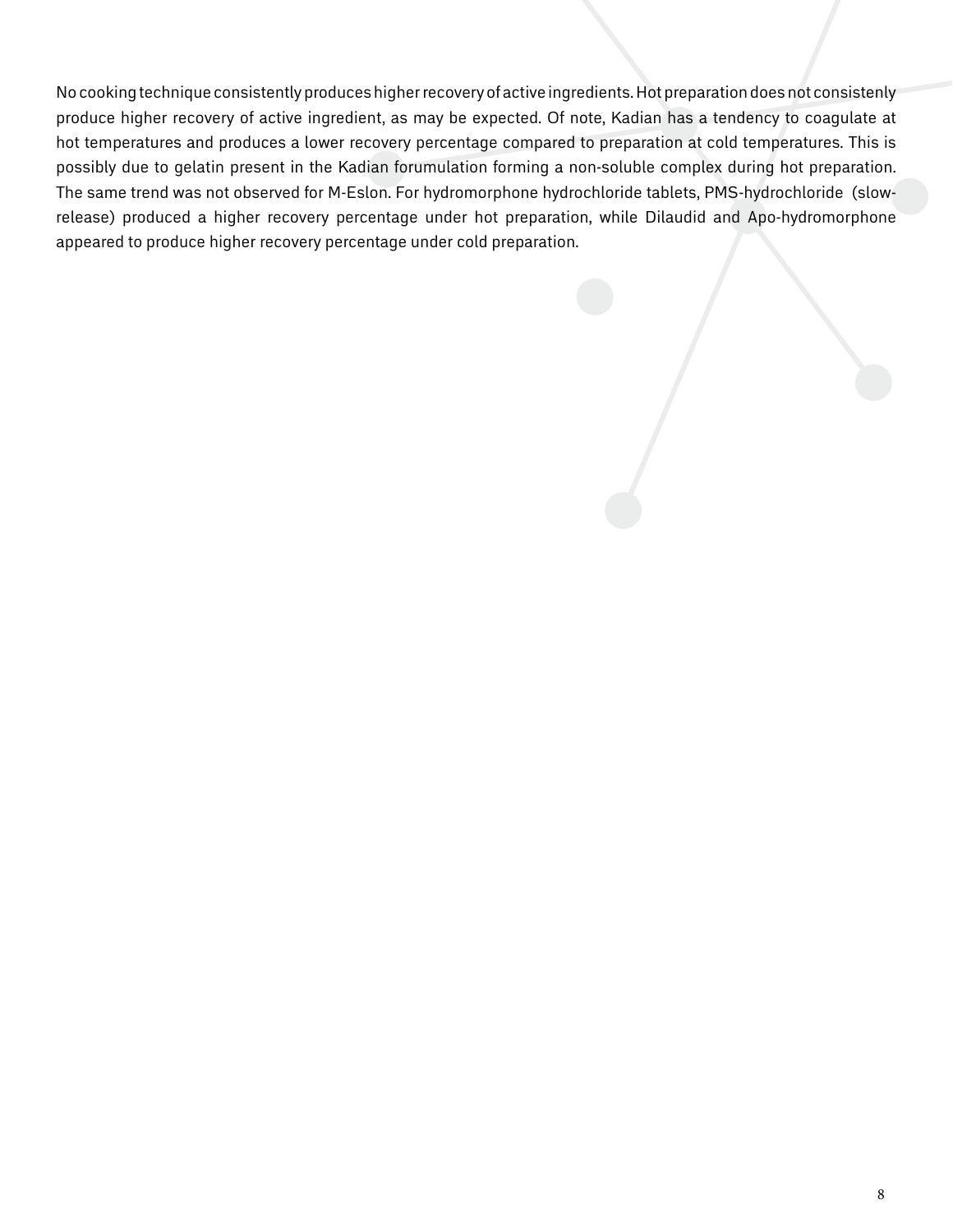# <span id="page-8-0"></span>6.0 Resources

- BCCDC: [Safer Tablet Injection](https://towardtheheart.com/assets/uploads/1600371638XIXvT5C87rYowHCsDQM82qRGPDeGWfyt8MVElcJ.pdf)
- BCCDC: Toward the Heart
- • BCCDC: [COVID-19 and People Who Use Substances](http://www.bccdc.ca/health-info/diseases-conditions/covid-19/priority-populations/people-who-use-substances)
- • BCCSU: [Guideline for the Clinical Management of Opioid Use Disorder](https://www.bccsu.ca/opioid-use-disorder/)
- • BCCSU: [COVID-19 and Substance Use](https://www.bccsu.ca/covid-19/)
- • CATIE: [Best Practices for Canadian Harm Reduction Programs](https://www.catie.ca/en/programming/best-practices-harm-reduction)
- Vancouver Coastal Health: Safer Injecting